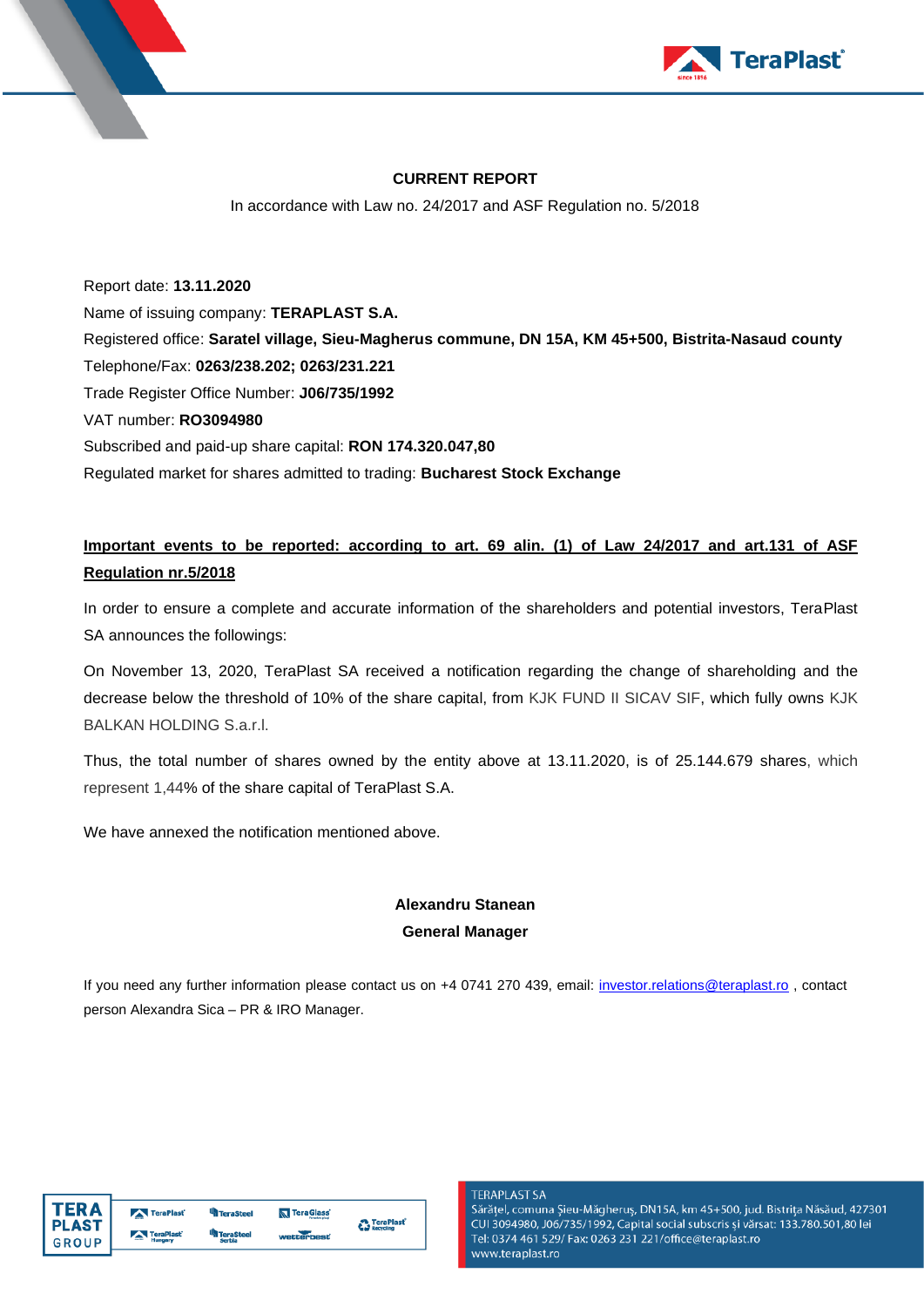## **Standard form for notification of major holdings**

|                                                                                                                                     |                                                                                                                                                                    |                                                                                      | <b>NOTIFICATION OF MAJOR HOLDINGS</b> (to be sent to the relevant issuer and to the competent authority)    |                                                 |  |  |
|-------------------------------------------------------------------------------------------------------------------------------------|--------------------------------------------------------------------------------------------------------------------------------------------------------------------|--------------------------------------------------------------------------------------|-------------------------------------------------------------------------------------------------------------|-------------------------------------------------|--|--|
| <b>TERAPLAST S.A. (ISIN ROTRPLACNOR7)</b>                                                                                           |                                                                                                                                                                    |                                                                                      | 1. Identity of the issuer or the underlying issuer of existing shares to which voting rights are attached": |                                                 |  |  |
|                                                                                                                                     | 2. Reason for the notification (please tick the appropriate box or boxes):                                                                                         |                                                                                      |                                                                                                             |                                                 |  |  |
| [] Other (please specify)":                                                                                                         | [] An acquisition or disposal of voting rights<br>$[X]$ An acquisition or disposal of financial instruments<br>[] An event changing the breakdown of voting rights |                                                                                      |                                                                                                             |                                                 |  |  |
|                                                                                                                                     | 3. Details of person subject to the notification obligation <sup>®</sup> :                                                                                         |                                                                                      |                                                                                                             |                                                 |  |  |
| Name:                                                                                                                               | City and country of registered office (if applicable):<br>Luxembourg, Grand Duchy of Luxembourg<br><b>KJK FUND II SICAV SIF</b>                                    |                                                                                      |                                                                                                             |                                                 |  |  |
| KJK BALKAN HOLDING S.a.r.l.                                                                                                         | 4. Full name of shareholder(s) (if different from 3.) ::                                                                                                           |                                                                                      |                                                                                                             |                                                 |  |  |
|                                                                                                                                     | 5. Date of lowering, reaching or exceeding the threshold (percentage of vote) : 13/11/2020                                                                         |                                                                                      |                                                                                                             |                                                 |  |  |
|                                                                                                                                     | 6. Total positions of person(s) subject to the notification obligation:                                                                                            |                                                                                      |                                                                                                             |                                                 |  |  |
|                                                                                                                                     | % of voting rights at-<br>tached to shares (total<br>of 7.A)                                                                                                       | % of voting rights<br>through financial instru-<br>ments<br>(total of 7.B.1 + 7.B.2) | Total of both in % (7.A<br>$+ 7. B)$                                                                        | Total number of vot-<br>ing rights of issuervii |  |  |
| Resulting situation on<br>the date it fell below,<br>exceeded or reached<br>the threshold                                           | 1,4424%                                                                                                                                                            | 0,00%                                                                                | 1,4424%                                                                                                     | 1.743.200.478                                   |  |  |
| Position of previous<br>notification (if applica-<br>ble)                                                                           | 10,0473%                                                                                                                                                           | 0,00%                                                                                | 10,0473%                                                                                                    | 1.743.200.478                                   |  |  |
| 7. Notified details of the resulting situation on the date when it was exceeded, fell below or reached the threshold <sup>®</sup> : |                                                                                                                                                                    |                                                                                      |                                                                                                             |                                                 |  |  |
| A: Voting rights attached to shares                                                                                                 |                                                                                                                                                                    |                                                                                      |                                                                                                             |                                                 |  |  |
| Class/type of                                                                                                                       | Number of voting rightsix                                                                                                                                          | % of voting rights                                                                   |                                                                                                             |                                                 |  |  |
| shares<br>ISIN code,<br>as appropriate                                                                                              | <b>Direct</b><br>(Art 69 alin. (1)-(3)<br>din Legea<br>nr. 24/2017)                                                                                                | Indirect<br>(Art 70 din Legea<br>nr. 24/2017)                                        | <b>Direct</b><br>(Art 69 alin. (1)-(3)<br>din Legea<br>nr. 24/2017)                                         | Indirect<br>(Art 70 din Legea<br>nr. 24/2017)   |  |  |
| ROTRPLACNOR7                                                                                                                        | 25,144,679                                                                                                                                                         | $\mathbf 0$                                                                          | 1,4424%                                                                                                     | 0,00%                                           |  |  |
| <b>SUBTOTAL A</b>                                                                                                                   | 25,144,679                                                                                                                                                         |                                                                                      |                                                                                                             | 1,4424%                                         |  |  |